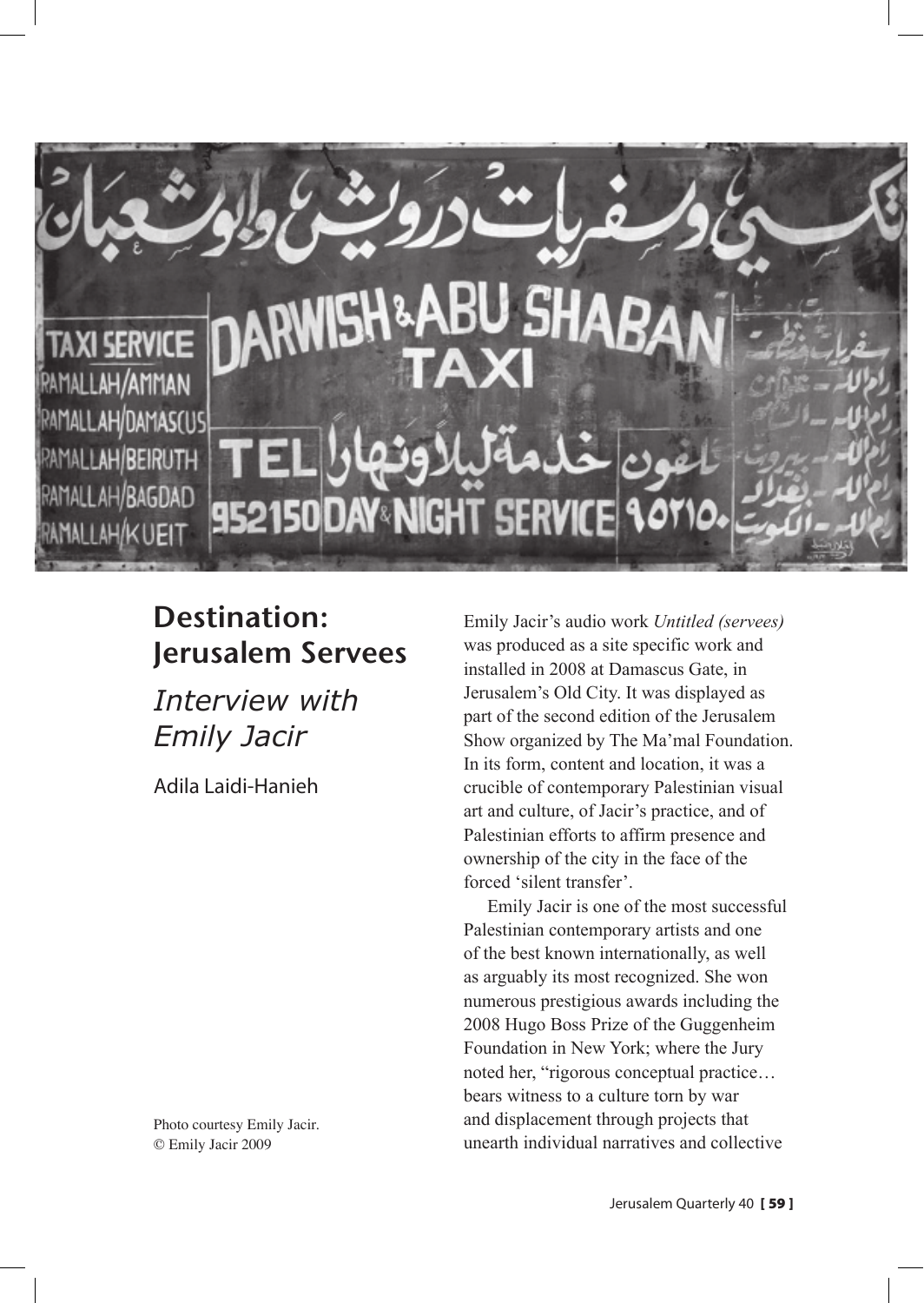experiences". In 2007 she won the Prince Claus Award, an annual prize from the Prince Claus Fund for Culture and Development in the Hague, which described Jacir as, "an exceptionally talented artist whose works seriously engages the implications of conflict" (PCF). In 2007, she won the 'Leone d'Oro a un artista under 40' - (Golden Lion Award for an artist under 40), at the Venice Biennale, the oldest and premier international art event in Europe, often dubbed 'the Olympics of art', for "a practice that takes as its subject exile in general and the Palestinian issue in particular, without recourse to exoticism".

Jacir was born in Bethlehem and spent her childhood in Saudi Arabia, attending high school in Italy. She studied fine arts there and in the United States. Like many contemporary Palestinian artists, she is forced to divide her time between the Diaspora and Palestine, in her case, between New York and Ramallah.

Jacir has worked in a variety of media including film, photography, installation, performance, video, writing and sound. She has exhibited extensively throughout the Americas, Europe, and the Middle East since 1994, holding solo exhibitions in major galleries and biennials in Palestine, Jordan, Lebanon, the UAE, New York, Los Angeles, Venice, Sydney, etc. She has also been involved in creating numerous projects and events in Palestine, such as Bir Zeit University's Virtual Art Gallery, and she also founded and curated the first International Video Festival in Ramallah in 2002, and works as a full-time lecturer at the International Academy of Art in Al-Bireh.

Her major works include: *Memorial to 418 Palestinian Villages Destroyed, Depopulated and Occupied by Israel in 1948* (2001) a tent with embroidered names of the villages, *Where We Come From* (2001-2003) for which Jacir –travelling on her American passport- asked scores of Palestinians living both abroad and within Palestine if she could fulfill a wish for them in Palestine. She collected responses and carried out tasks in a performance of "wish fulfillment by proxy".

*Crossing Surda (a record of going to and from work)* (2002) (made after an Israeli soldier threatened her and put an M-16 to her temple at the Surda checkpoint on her way to work in Bir Zeit, and *Material for a film* (2005-ongoing) - for which she won the Venice Biennale Golden Lion Award - where she documents aspects of the life of Wael Zu'aiter, a Palestinian intellectual living in Rome, mistakenly identified as one of those responsible for the Munich Olympics murder of Israeli athletes and his 1972 assassination by Mossad. The work creates a film in the form of an installation where she has gathered together photographs, books, music, letters, interviews and telegrams. It even includes a clip from a Pink Panther film in which Zu'aiter had a small part.

With the accolades also comes censorship, most recently at the 2009 Venice Biennale; and ferocious criticism, as in critiques of her Guggenheim award. *Time Out New York* wrote: "That such a crude, self-indulgent exercise has been given one of contemporary art's most prestigious awards is unfortunate, though not, sadly, entirely unexpected" (Howard Halle). The *New York Times* argued that: "If the ultimate point is to arouse humane concern for Palestinians in general, Ms. Jacir's work falls short" (Ken Johnson).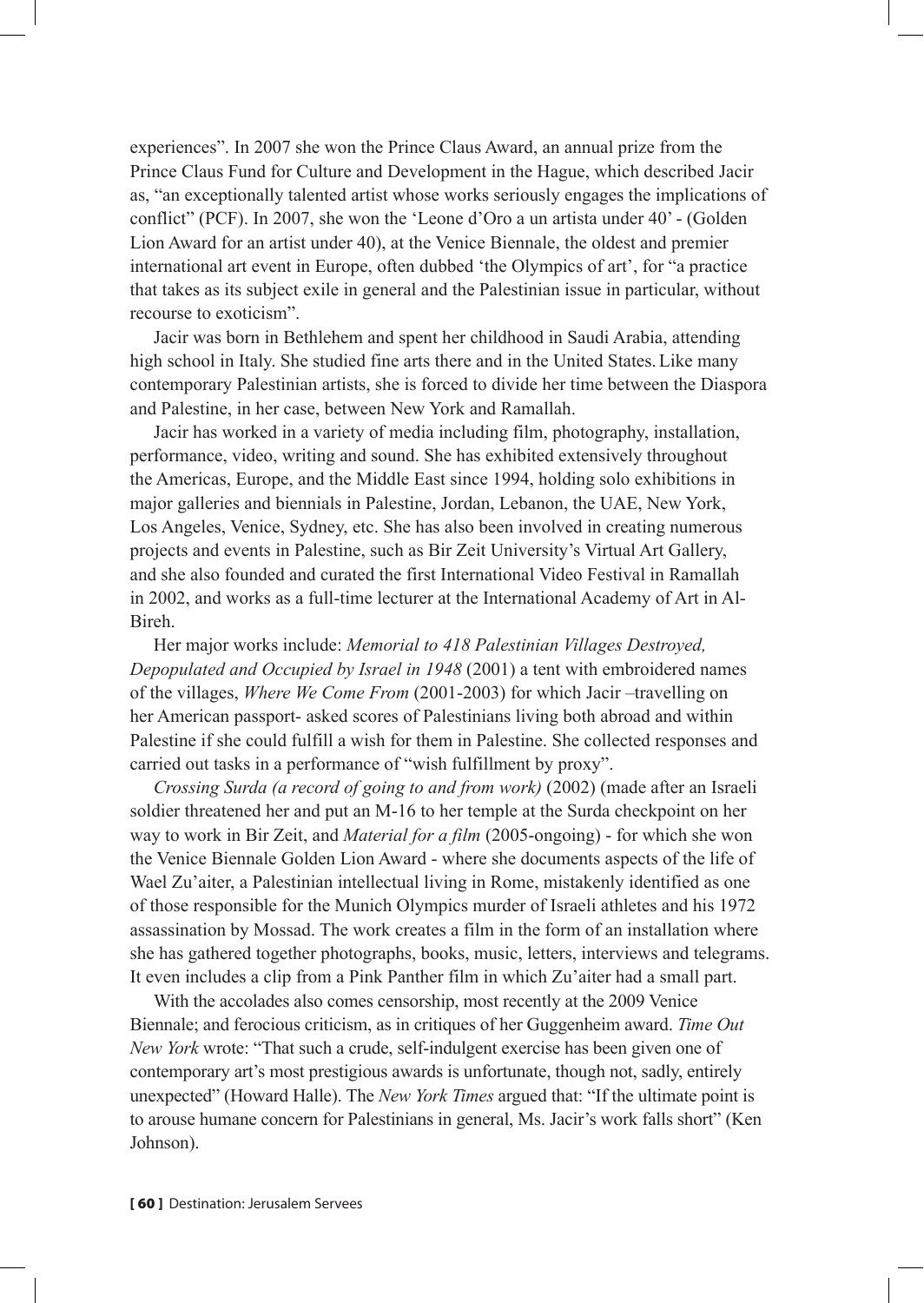*Untitled (servees)* echoes a recurrent theme in contemporary Palestinian cultural production: Hani Abu Ass'ad's *Ford Transit*, Azmi Bishara's *Al-Hajez*, Sandi Hilal and Alessandro Petti's *Road Map*, etc. dealing with the ubiquity of this indispensable and uncomfortable mode of transport to navigate post Oslo archipelagoes. In Jacir's practice, however, it is a constant theme, which intersects here with Jerusalem's former – "prosaic", yet vital function as a regional transportation hub.

Trying to revive another of Jerusalem's functions, that of erstwhile cultural capital, al-Ma'mal is part of a handful of struggling non-governmental cultural institutions serving Palestinians in Jerusalem, and was established in 1998 by curator and gallerist Jack Persekian in a former tile factory close to New Gate. It serves as a base for its various initiatives: residencies, exhibitions and youth workshops. A contemporary, conceptual art space may seem out of place in an area filled with tourist shops and Catholic institutions, but it is also a manifestation of Palestinian Jerusalemites' 'war of maneuver' to assert their presence in the city. Regular activities of the Foundation include a single event: *The Jerusalem Show*. It is an ambitious endeavor that exhibits annually scores of Palestinian (local and Diaspora) and international artists in the Old City- in its Turkish baths, youth clubs, cafés, walls, schools, etc. It brings the local population into contact with contemporary art, but it also creates a new level of Palestinian and Palestinian-oriented activity in the Old City, the highlights of which are the guided tours of the art works. *The Jerusalem Show* is defined as:

Neither a biennial nor a one-time event. It is neither a large-scale show nor an international grand exhibition. We like to see it as an attempt to intercede between the apocalyptic decadal tides of upheaval under which the city kneels… to wage an action of covert resistance to the forced hegemony of one creed and one people on the city. In a way it can be perceived as a political action, and so we tried to garner as much support as possible from institutions, organizations, youth centers, clubs, etc., who operate in the city. *The Jerusalem Show* presents works, performances, and interventions throughout the Old City as unique actions that promote a re-reading of the city in a creatively open, accessible, and interactive manner" (Al-Ma'mal).

The works shown are indicative of the forms and trends of international and Palestinian conceptual contemporary art: Video art, light installations, text based works, site-specific installations, multimedia and photography. The themes -dealing mostly with archiving, belonging, memory and resistance- and the style of the Palestinian art works are indistinguishable from the internationals'. The whole event is -as most cultural activities in Palestine are- funded by Western donors, but is logistically supported and housed by local community institutions.

Emily Jacir's work stood out as, a site- and occasion-specific work. It engaged not only the physicality of the city but also its history. It also interpellated and caught its public by surprise by its medium: sound. Any confusion that this was part of the quotidian soundscape of the city was dissipated by the absence of a visibly logical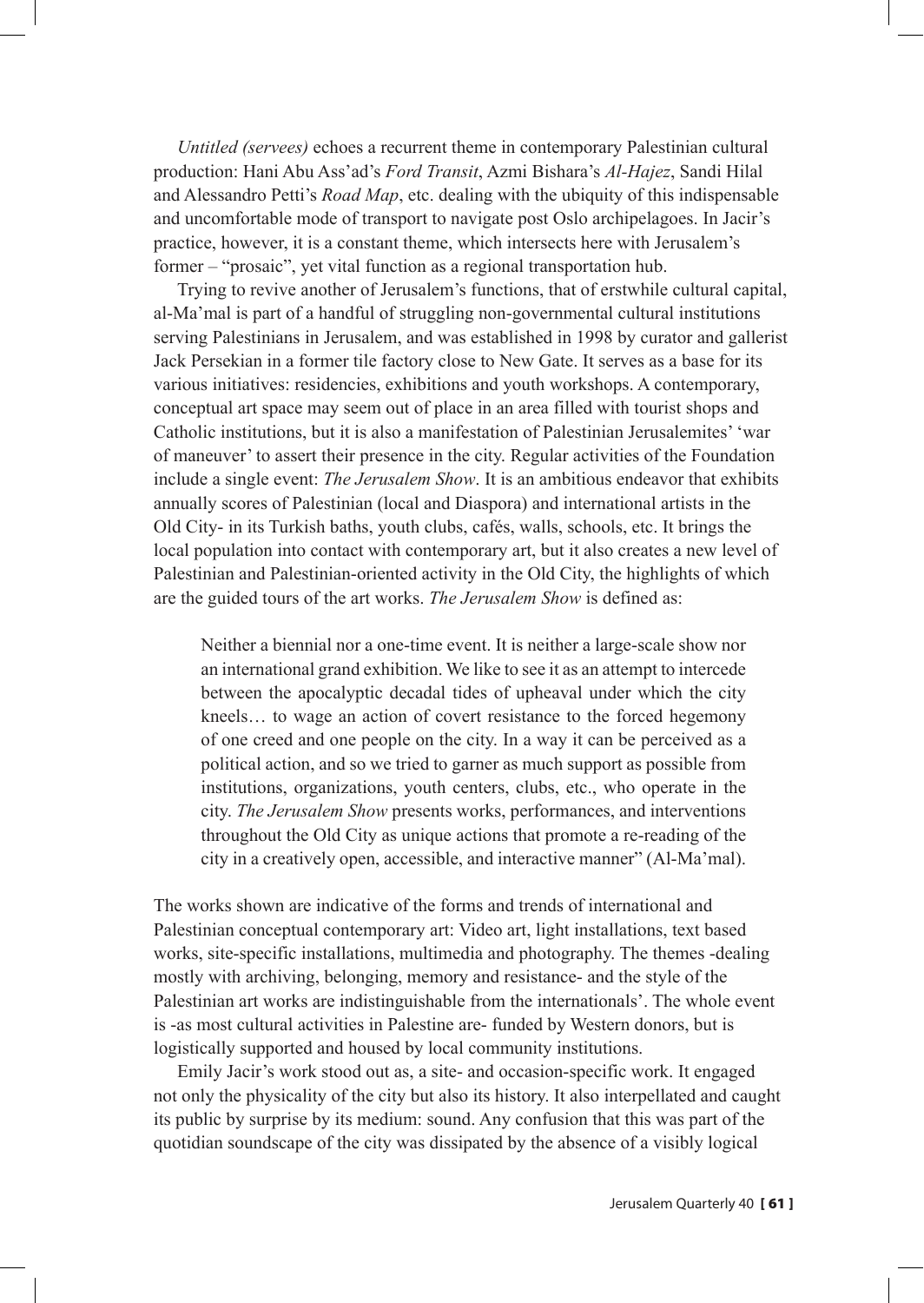



Photo courtesy Emily Jacir. © Emily Jacir 2009

origin to it (taxi drivers). To the regular Jerusalemite pedestrian, the 'dissenssus' produced would be sharpened by its incongruous location (inside Damascus Gate where there are no car parks), by the names of the cities called out (Beirut, Damascus, etc.), as well as by the 'description' of the sounds as a work of art (through a sign posted near the sound system), certainly clashing with received notions of art.

The work is a sound piece of cab drivers' voices calling out their destinations to attract passengers, destinations no longer attainable post 1967. The work underscores Jerusalem's isolation from its cultural and geographic environment, and its very existence challenges and historicizes this seemingly eternal and fixed status quo.

This work can be seen as exemplary of original works of political art that induce a 'dissensus' in their public. Political content (here, the impossibility of movement due to occupation) is not a clichéd Palestinian specificity, but is indicative of an increase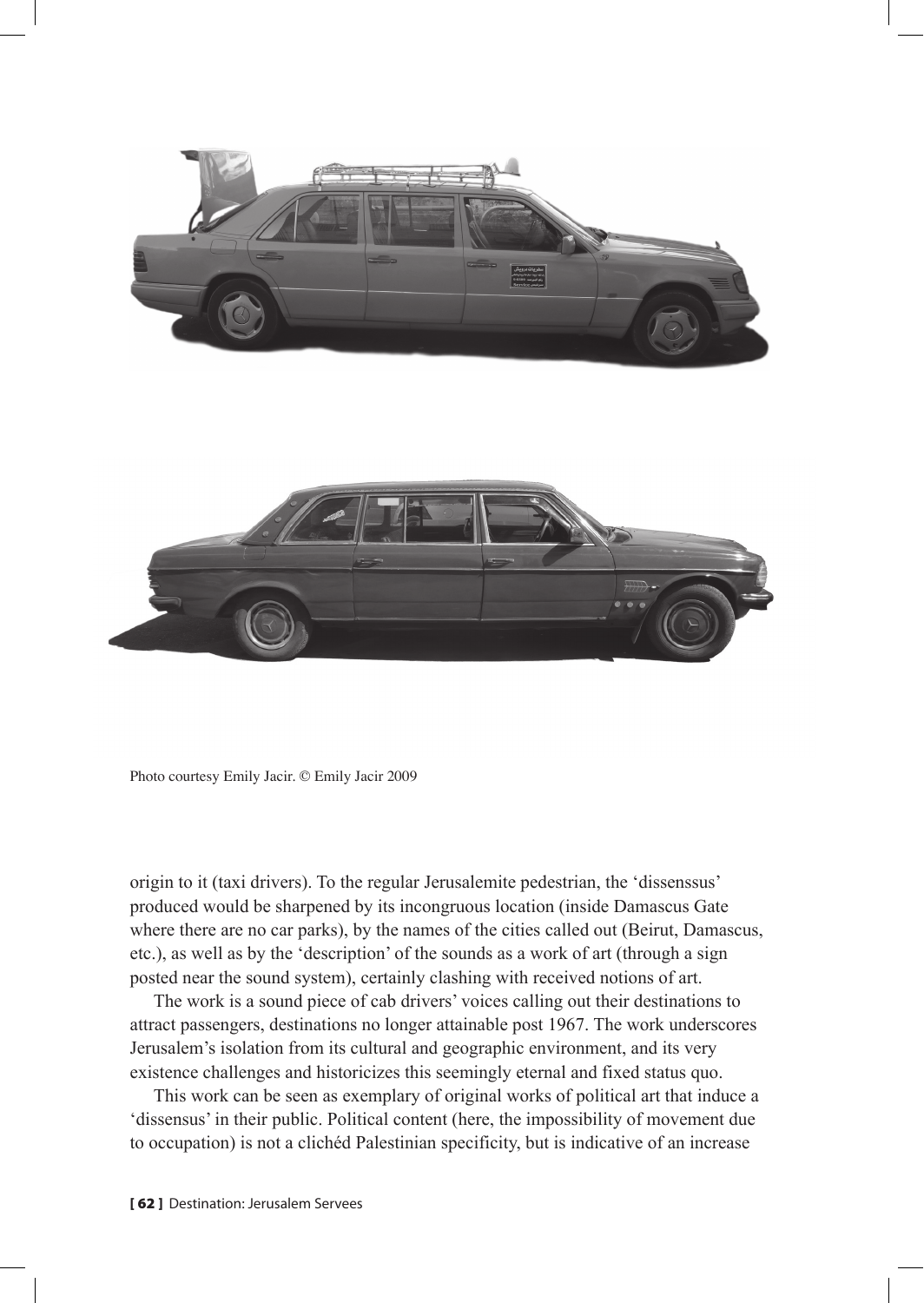of overt political content in the arts internationally, caused by the theoretical and conceptual turn in contemporary art, reaction against the intense commodification of 1980s Western art, post 1989 end-of-history debates, the rise of identity politics; and with the globalization-induced visibility of Third World and conflict area artists into the international art world.

The philosopher Jacques Rancière has increasingly been writing on aesthetics, becoming the premier theoretician of political contemporary art. Perhaps mindful of the dismissal of political art as mediocre, didactic or propagandist, and of competition by the profusion of real time reports and images of political events and injustices, Rancière warns that: "The politics…of art is not oriented at the constitution of political subjects. It is much more oriented at the reframing of the field of subjectivity…the political interpretation of the uncanny" (Rancière 2004, 62). For him, the ideal effect of politicized art is "Dissenssus" and/or "heterology", primarily the creation of a fissure in the order of the sensible:

The dream of the suitable political work of art is...the dream of disrupting the relationship between the visible, the sayable, and the thinkable without having to use the terms of a message as vehicle...suitable political art would ensure...the prediction of a double effect: the readability of a political signification and a sensible or perceptual shock caused…by the uncanny, by that which resists signification…the ideal effect is always the object of negotiation between opposites, between the readability of the message that threatens to destroy the sensible form of an art and the radical uncaniness that threatens to destroy all political meaning." (Rancière 2004, 63).

The distinction here between artistic/political tactics and effects is clear, Works that create an 'ideal effect/dissenssus' are those that are not didactic, do not over determine audiences' reactions; as is *Untitled (servees).* The interview below charts how the work was made and the reactions it received, and also places it in the context of Jacir's interest in transportation routes, past, and present; metonymic of dominance and oppression. Emily Jacir's childhood memories of Jerusalem as related in the interview, *Untitled (servees)*, and its exhibition, all underscore Palestinians' – Jerusalemites and exiled- concrete, quotidian/secular connection to Jerusalem as a living city, despite more than forty years of strangulation.

## **Q:** *Untitled (servees)* **seems to be part of a larger project on transportation in Palestine, after your research into the old bus route linking Hebron to Bethlehem; or is it a specific meditation on Jerusalem -as part of a wider regional hub?**

*Untitled (servees)* is a small component of my ongoing long-term research, which explores and investigates the disappearing transportation network in Palestine and its implications on the physical and social experience of space. I have quite a large body of research on this and there are several works which I would include under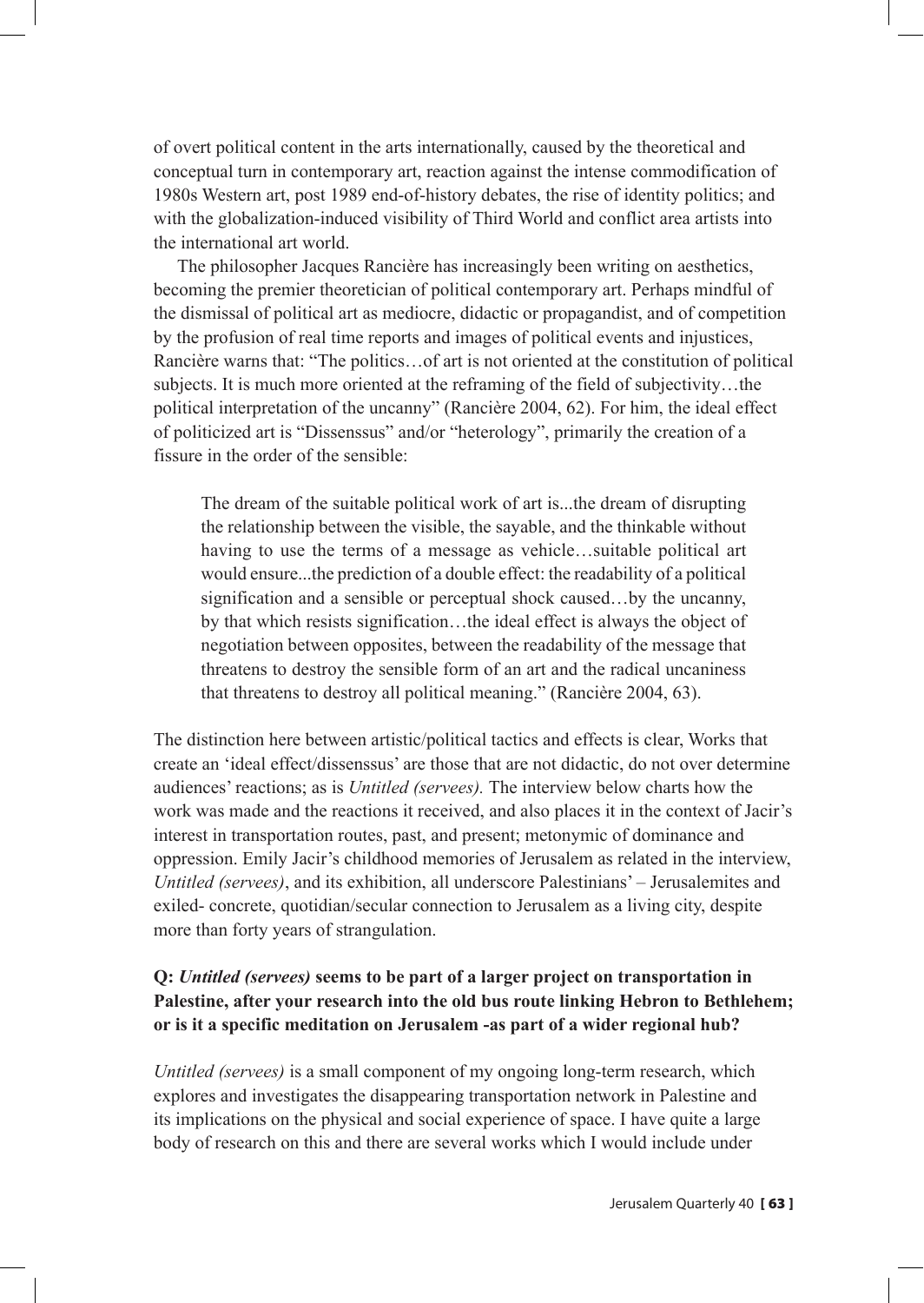this category such as *Where We Come From* (2002), *Crossing Surda (a record of going to and from work)* (2002), and more recently *Lydda Airport* (2007 –2009). Of course this is all linked to larger themes that my practice addresses including movement (both forced and voluntary), repressed historical narratives, resistance, political land divisions, and the logic of the archive. I wouldn't limit my obsession with transportation to Palestine however! My latest public project that was supposed to take place in Venice for the Biennale entitled *stazione* was an intervention situated on each of the vaporetti stops along line #1. The names of each vaporetto station along this route were to have been translated into Arabic and placed next to their Italian counterparts creating a bilingual transportation route through the city. Unfortunately, the Municipal Authorities of the City of Venice cancelled the work for political reasons and it did not take place.

## **Q: This is your first work on Jerusalem, which resurrects its past as a hub for regional transport. Are there other specificities of Jerusalem that speak to you for other work (its religious significance, childhood souvenirs, etc?)**

In works like *Where We Come From* (2002) Jerusalem played a very prominent role in many of the participants' requests. Jerusalem is also the heart of another work entitled *ENTRY DENIED (a concert in Jerusalem)* (2003), which was based on a group of musicians: Austrian nationals Marwan Abado, Peter Rosmanith, and Franz Hautzinger who were denied entry at Ben Gurion International airport by the Israeli Authorities for "security reasons". They were slated to give a concert in East Jerusalem as part of Yabous' 12th Jerusalem Festival – Songs of Freedom. I asked them to play the concert exactly as it was to have been played in Jerusalem and then I recorded them in an empty theater in Vienna. In this piece I transformed that which was to have been a live performance into a digital record of that which was not allowed to take place. Several years later in 2006 I was able to project this concert on the walls of the old city in Jerusalem with Al-Ma'mal Foundation finally bringing the concert home.

Going back to *Untitled (servees),* one of the features in the landscape of Palestine for me since my childhood has always been the sound of the servees' drivers calling the names of their various destinations. As a kid I was always imitating their calls over and over again. The work itself is an audio work located at *Bab il Amoud* (Damascus Gate), which stands at the start of the road leading to Nablus and onwards to Damascus. Once a massive hub of the main regional transport network of *servees* (communal taxis), it had direct links to Beirut, Amman, Baghdad, Kuwait as well as every urban Palestinian center such as Lyd, Jaffa, Ramallah, Nablus, Gaza, and Ramle. Damascus Gate was the point where servees drivers used to pick up customers by calling out the names of their various destinations. *Untitled (servees)* recalls that purpose and the once fluid space of movement, connection and exchange and attempts to make visible through sound the fractures and interactions of everyday life within the disintegrating urban landscape. Calling out cities *servees* drivers recall their destinations.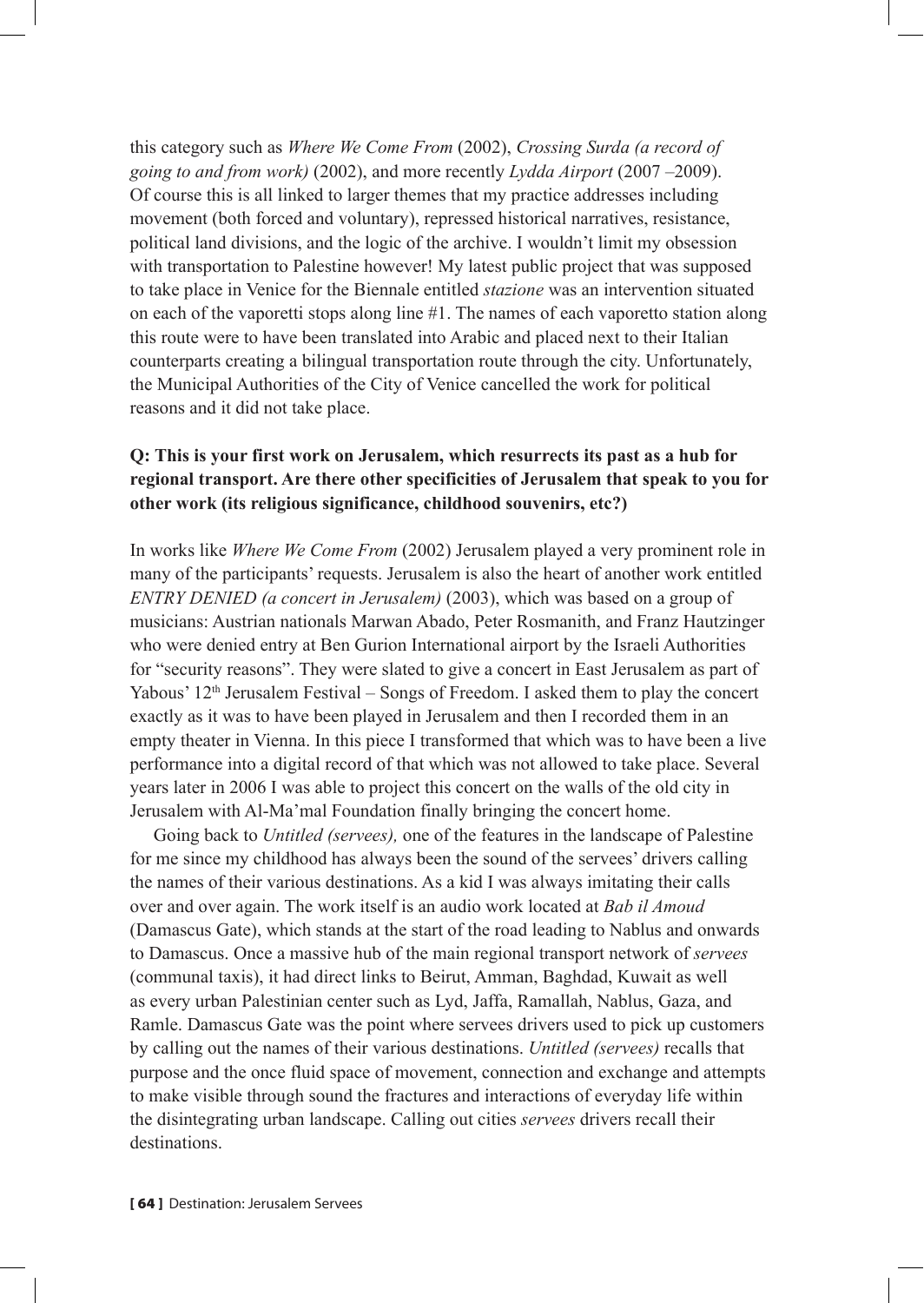I spent around a month going around and working with the *servees* drivers to record them calling out cities. I ask them to call out their destinations some of which they can still reach like Bethlehem and Ramallah. I also had them recall those cities that were once attainable but no longer are such as Beirut, Kuwait, Baghdad, Gaza …as the years go by we lose more destinations. The calls of the *servees* drivers are a sound which is disappearing from our contemporary landscape. The final piece is a 20-minute audio track of their calls which when installed on site blend into the sounds of the city. If you happen to walk by when it is the call for Beirut or Baghdad or Gaza you would really notice something uncanny, given the impossibility of such destinations from Jerusalem today, otherwise it just sounds like *servees* drivers calling out everyday destinations.

As for your question regarding the specificities of Jerusalem that speak to me, the religious significance does not speak to me at all (and never has). As for childhood souvenirs I guess it would simply be walking around and hanging out in Jerusalem on the family trips we used to take there in the 70's. It's really all the people and the social interaction that we had with Jerusalem. We used to go from Bethlehem to Jerusalem to spend a day and I have very vivid memories of wandering around on foot with my parents, grandparents and other relatives. They would all catch up with friends, relatives and colleagues. Everyone seemed to know each other. Now making such a simple journey has been rendered impossible by the Israeli restrictions on movement and the construction of the Apartheid Wall and that feeling of being part of a community in Jerusalem has been severed.

## **Q: Is** *Untitled (servees)* **a one time site-specific project or can it be shown elsewhere, and outside Palestine? Would you transform it into a visual component?**

It is definitely a site-specific audio work and its location was carefully chosen. *Bab il Amoud* not only stands at the start of the road leading to Nablus and Damascus but it was the site of the main hub of this transporation infrastructure. I wanted to place the audio work in Nablus and Ramallah and Bethlehem as well. Of course at each of these sites the audio work would be different as the names called by *servees* drivers in each city would be different and depend on the transportation route. *Untitled (servees)* is meant to be experienced aurally in a specific place and would not be able to be shown outside of its context or location. The only way to show this work outside of Palestine is as a documentation of a site-specific project that took place.

### **Q: Can you tell us about some of the reactions you got to the project?**

I could write a book about the reactions to the work starting with the *servees* drivers themselves! During the course of the month I recorded them I heard so many amazing stories about their routes. It was also challenging trying to explain the project to them and convincing them to call out names of places none of us can get to anymore. When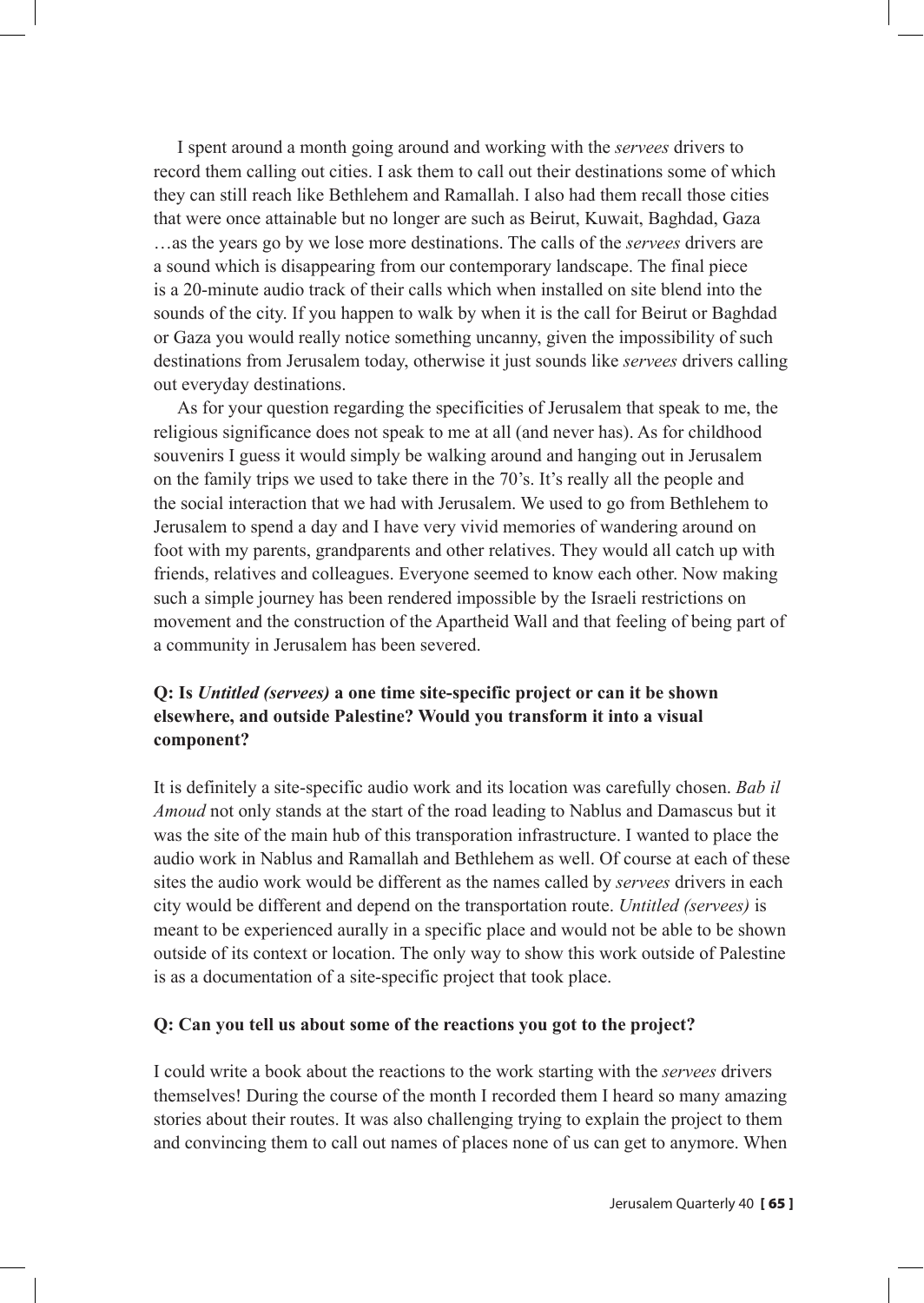I asked them to call for Gaza this led to some very intense political discussions about the contemporary situation. Once installed I had quite a variety of reactions from kids simply running around imitating the calls, to people unaware of anything out of the ordinary around them when the piece blended into the city, and then there were those of an older generation who just stopped dead in their tracks in disbelief when they heard the all too familiar sound of a servees driver calling out Beirut, Amman, il Sham.

## **Q: From what I understand** *"Lydda Airport"* **(2007 –2009) deals with another transportation hub in Palestine. Can you tell us a little about it, what format is it in?**

*"Lydda Airport"* (2007 –2009) is a short animation film that takes place at Lydda Airport sometime in the mid to late 1930's and I perform in it. It comes from my research into the Jerusalem, Lydda and Gaza airports and Palestine Airways. My character is based on a story Salim Tamari told me once about his father (a transport company employee) who waited with a bouquet of flowers to welcome Amelia Earhart at Lydda Airport. She never arrived. The location is Lydda Airport under construction when it was also a functioning airport. One of the dominant characters in the piece is an airplane called Hannibal. It mysteriously disappeared in 1940 somewhere over the Gulf of Oman en route to Sharjah. No trace of the aircraft was ever found. It was part of the Handley Page fleet of the eight largest passenger planes in the world. In brief the work touches upon a lost promise and a moment of possibilities.

## **Q: You travel often between New York and Palestine because you cannot live in Palestine full time legally, how do you live this experience, intellectually and affectively?**

It is actually a far more complicated trajectory then that in fact. As a child, along with a huge contingency of the Palestinian population we were "guest workers" in Saudi Arabia and other Gulf countries like Kuwait, so I am really a part of that narrative and experience. Then there is also my connection and years spent in Rome as well. As for the space in between Ramallah and New York, we don't have a choice in that matter. Our country is under occupation; Israel has designed a system to ethnically cleanse us from our land. Half of our people are forced to live in foreign countries. I don't think it would be right for me to talk about how devastating it is to me to not be able to live in Palestine full time legally or the fact that I could be denied entry at any moment when there are so many Palestinians who are forbidden by the Israeli Government from ever returning and have never set foot in Palestine. I have had the privilege of constant returns, and of living, walking, breathing, and touching my land.